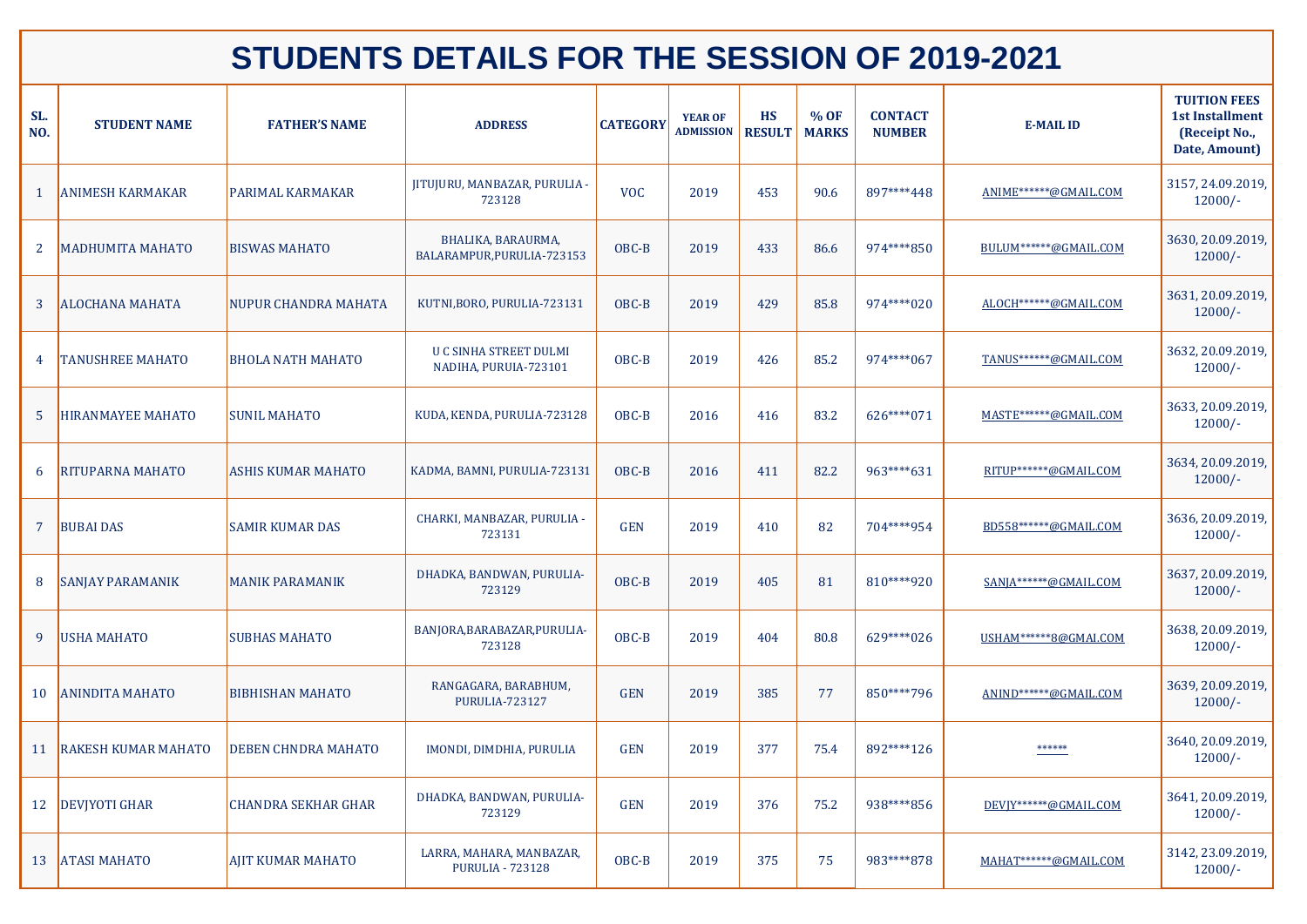| SL.<br>NO. | <b>STUDENT NAME</b>     | <b>FATHER'S NAME</b>        | <b>ADDRESS</b>                                        | <b>CATEGORY</b> | <b>YEAR OF</b><br><b>ADMISSION</b> | <b>HS</b><br><b>RESULT</b> | $%$ OF<br><b>MARKS</b> | <b>CONTACT</b><br><b>NUMBER</b> | <b>E-MAIL ID</b>      | <b>TUITION FEES</b><br><b>1st Installment</b><br>(Receipt No.,<br>Date, Amount) |
|------------|-------------------------|-----------------------------|-------------------------------------------------------|-----------------|------------------------------------|----------------------------|------------------------|---------------------------------|-----------------------|---------------------------------------------------------------------------------|
| 14         | <b>GOLAPSA KHATUN</b>   | <b>HATEM ANSARY</b>         | <b>BHANDAR PUARA</b>                                  | OBC-A           | 2019                               | 373                        | 74.6                   | 705****937                      | GOLAP******@GMAIL.COM | 3143, 23.09.2019,<br>$12000/-$                                                  |
| <b>15</b>  | PURNACHANDRA MAHATO     | <b>SAHADEB MAHATO</b>       | PUTKADIH, MAJHIHIRA-723131                            | OBC-B           | 2019                               | 372                        | 74.4                   | 973****550                      | ******                | 3144, 23.09.2019,<br>$12000/-$                                                  |
| 16         | <b>SUCHISMITA DUTTA</b> | <b>SAMIR KUMAR DUTTA</b>    | GOPALNAGAR, MANBAZAR, PURULI<br>A-723128              | OBC-B           | 2019                               | 367                        | 73.4                   | 963****434                      | SUCHI******@GMAIL.COM | 3145, 23.09.2019,<br>$12000/-$                                                  |
| 17         | <b>SUBHENDU MAHATO</b>  | <b>SAHADEB MAHATO</b>       | KUTNI, BORO, PURULIA-723131                           | OBC-B           | 2019                               | 366                        | 73.2                   | 816****145                      | SUBEN******@GMAIL.COM | 3146, 23.09.2019,<br>$12000/-$                                                  |
| 18         | <b>BANASHREE BAURI</b>  | <b>NABIN BAURI</b>          | BUDHPUR, MENIDIH, PUNCHA,<br><b>PURULIA - 723151</b>  | <b>SC</b>       | 2019                               | 363                        | 72.6                   | 980****267                      | ******                | 3147, 23.09.2019,<br>$12000/-$                                                  |
| 19         | <b>SHRABANI MAHATO</b>  | <b>GOPAL CHANDRA MAHATO</b> | GANGAMANNA, BANDWAN,<br><b>PURULIA</b>                | OBC-B           | 2019                               | 359                        | 71.8                   | ****                            | ******                |                                                                                 |
| 20         | <b>ABANI GORAIN</b>     | <b>NATABAR GORAIN</b>       | KONAPARA, KENDA, PURULIA-<br>723128                   | OBC-B           | 2019                               | 354                        | 70.8                   | 629****144                      | ABANI******@GMAIL.COM | 3151, 23.09.2019,<br>$12000/-$                                                  |
| 21         | <b>BARNALI MAHATO</b>   | <b>BHUDEB MAHATO</b>        | KUTNI, BORO, PURULIA-723131                           | OBC-B           | 2019                               | 351                        | 70.2                   | 894****906                      | BARNA******@GMAIL.COM | 3152, 23.09.2019,<br>$12000/-$                                                  |
| 22         | <b>SHOVA MAHATO</b>     | KINKAR CHANDRA MAHATO       | CHANPATI, METYALA, MANBAZAR,<br><b>PURULIA-723128</b> | OBC-B           | 2019                               | 350                        | 70                     | 974****964                      | ******                | 3153, 23.09.2019,<br>$12000/-$                                                  |
| 23         | <b>SARASWATI MAHATO</b> | <b>DINESH MAHATO</b>        | BANDHDIH, BARABHUM, PURULIA<br>723127                 | OBC-B           | 2016                               | 347                        | 69.4                   | 837****353                      | ******                | 3154, 23.09.2019,<br>$12000/-$                                                  |
| 24         | <b>CHAINA MAHATO</b>    | <b>ASWINI MAHATO</b>        | BARABAZAR, BARABHUM,<br><b>PURULIA-723127</b>         | <b>GEN</b>      | 2016                               | 345                        | 69                     | 825****632                      | ******                | 3158, 24.09.2019,<br>$12000/-$                                                  |
| 25         | <b>ALOKE MAHATO</b>     | <b>JAGARAN MAHATO</b>       | MAJHIHIRA, MANBAZAR, PURULIA-<br>723131               | OBC-B           | 2019                               | 342                        | 68.4                   | 974****107                      | ******                | 3159, 24.09.2019,<br>$12000/-$                                                  |
| 26         | PRITHWISH ROY           | <b>DIPAK ROY</b>            | MAHARA, MANBAZAR, PURULIA -<br>723128                 | <b>GEN</b>      | 2019                               | 341                        | 68.2                   | 797****458                      | ROYPR******@GMAIL.COM | 3160, 24.09.2019,<br>$12000/-$                                                  |
| 27         | <b>ANURIMA MAHATO</b>   | DHIRENDRA NATH MAHTO        | JABLA, MANBAZAR, PURULIA-<br>723128                   | OBC-B           | 2019                               | 340                        | 68                     | 629 **** 080                    | ******                | 3161, 24.09.2019,<br>$12000/-$                                                  |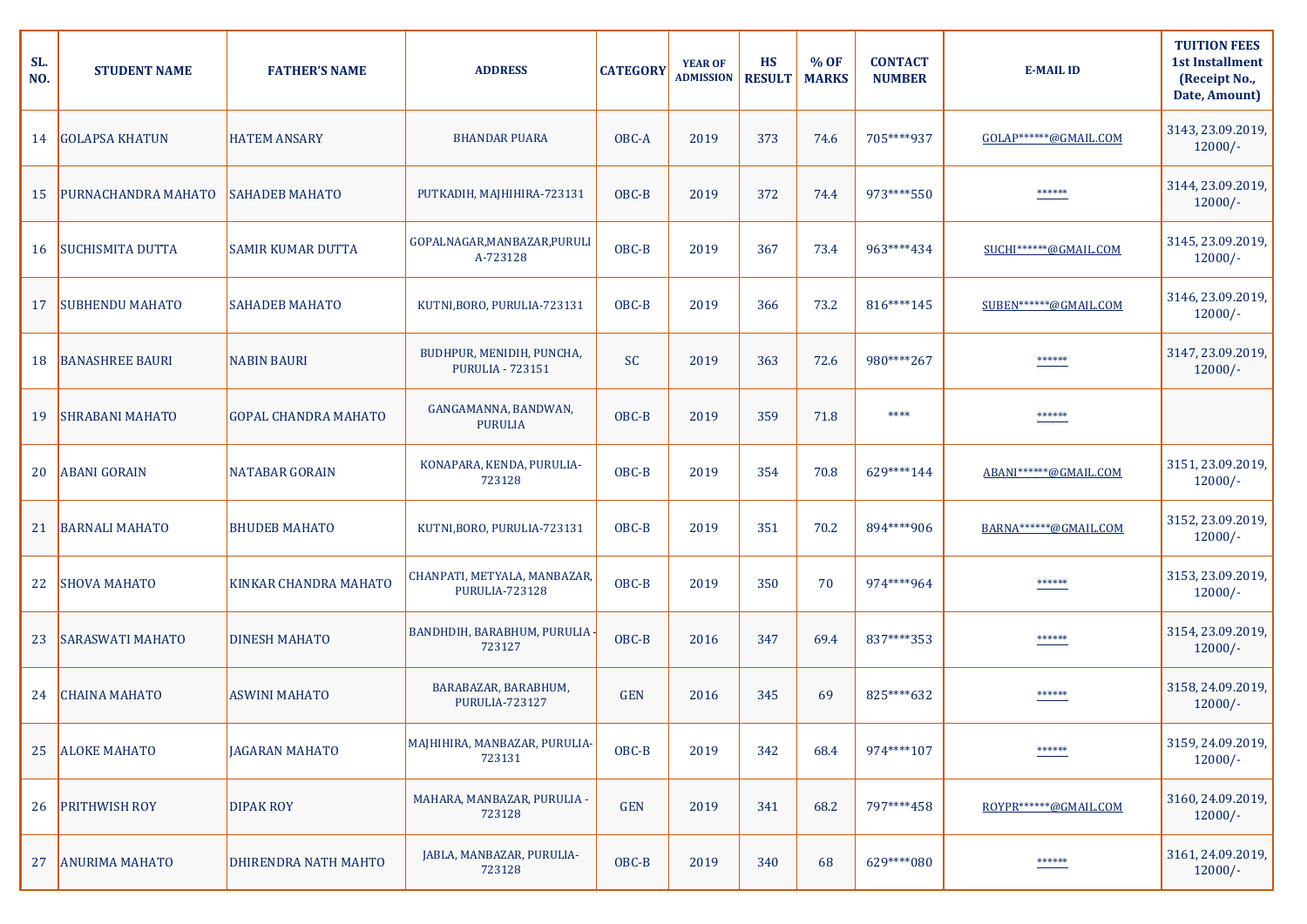| SL.<br>NO. | <b>STUDENT NAME</b>    | <b>FATHER'S NAME</b>         | <b>ADDRESS</b>                                      | <b>CATEGORY</b> | <b>YEAR OF</b><br><b>ADMISSION</b> | <b>HS</b><br><b>RESULT</b> | % OF<br><b>MARKS</b> | <b>CONTACT</b><br><b>NUMBER</b> | <b>E-MAIL ID</b>      | <b>TUITION FEES</b><br><b>1st Installment</b><br>(Receipt No.,<br>Date, Amount) |
|------------|------------------------|------------------------------|-----------------------------------------------------|-----------------|------------------------------------|----------------------------|----------------------|---------------------------------|-----------------------|---------------------------------------------------------------------------------|
| 28         | <b>MOUMITA DAS</b>     | <b>PROSANTA DAS</b>          | PROSADPUR, JANGIPARA,<br>HOOGHLY - 712408           | <b>SC</b>       | 2016                               | 335                        | 67                   | 877****162                      | ******                | 3148, 23.09.2019,<br>$12000/-$                                                  |
| 29         | <b>SUPTA MAHATA</b>    | PRAFULLA KUMAR MAHATA        | BAMNI, MANBAZAR, PURULIA -<br>723128                | OBC-B           | 2019                               | 334                        | 66.8                 | 892****75                       | SUPTA******@GMAIL.COM | 3162, 24.09.2019,<br>$12000/-$                                                  |
| 30         | <b>SEFALI MAHATO</b>   | <b>DURYODHAN MAHATO</b>      | HIZLA, BARABAZAR, PURULIA-<br>723128                | OBC-B           | 2016                               | 333                        | 66.6                 | 801****453                      | SEFAL******@GMAIL.COM | 3163, 24.09.2019,<br>$12000/-$                                                  |
| 31         | <b>SHILPA MAHATO</b>   | <b>SASANKA SEKHAR MAHATO</b> | KASHIDIH, MANBAZAR, PURULIA-<br>723131              | OBC-B           | 2019                               | 331                        | 66.2                 | 850****927                      | SHILP******@GMAIL.COM | 3164, 24.09.2019,<br>$12000/-$                                                  |
| 32         | <b>SRINIBAS MAHATO</b> | <b>ALAKRANJAN MAHATO</b>     | RANSI, BARABHUM, PURULIA -<br>723127                | OBC-B           | 2019                               | 329                        | 65.8                 | 629 **** 289                    | ******                | 3165, 24.09.2019,<br>$12000/-$                                                  |
| 33         | PRAKASH MAHATO         | <b>GHANANSHYAM MAHATO</b>    | NUTANDIH, NICHINTAPUR,<br>BARABAZAR, PURULIA-723127 | <b>GEN</b>      | 2019                               | 327                        | 65.4                 | 974****779                      | PRAKA******@GMAIL.COM | 3166, 24.09.2019,<br>$12000/-$                                                  |
| 34         | <b>ANIMESH DUTTA</b>   | <b>MITHU DUTTA</b>           | BERANDA, JOWRAH, BORO,<br><b>PURULIA - 723131</b>   | <b>GEN</b>      | 2019                               | 327                        | 65.4                 | 977****877                      | DUTTA******@GMAIL.COM |                                                                                 |
| 35         | <b>SUPARNA MAHATO</b>  | <b>BISWANATH MAHATO</b>      | BONGABARI, V.NAGAR, PURULIA<br>723147               | OBC-B           | 2018                               | 326                        | 65.2                 | 867****006                      | BABLU******@GMAIL.COM | 3167, 24.09.2019,<br>$12000/-$                                                  |
| 36         | <b>BANDANA MAJHI</b>   | <b>SACHITRA MAJHI</b>        | ARJUNJORA, HURA, PURULIA -<br>723148                | <b>GEN</b>      | 2019                               | 320                        | 64                   | 892****216                      | RAMAP******@GMAIL.COM | 3168, 24.09.2019,<br>$12000/-$                                                  |
| 37         | <b>MANISHA MAHATO</b>  | <b>TARUN KANTI MAHATO</b>    | METYALA, MANBAZAR, PURULIA-<br>723128               | OBC-B           | 2016                               | 313                        | 62.6                 | 891****138                      | ******                | 3169, 24.09.2019,<br>$12000/-$                                                  |
| 38         | <b>SOURAV MAHATO</b>   | <b>BHABATARAN MAHATO</b>     | PALMA, DHELATBAMU,<br>BARABAZAR, PURULIA - 723127   | OBC-B           | 2018                               | 311                        | 62.2                 | 790****836                      | MAHAT******@GMAIL.COM | 3170, 24.09.2019,<br>$12000/-$                                                  |
| 39         | <b>BHABANI MAHATO</b>  | PRANAB KUMAR MAHATO          | KADMA, BAMNI, PURULIA-723131                        | <b>GEN</b>      | 2019                               | 311                        | 62.2                 | 954****742                      | BHABA******@GMAIL.COM | 3171, 24.09.2019,<br>$12000/-$                                                  |
| 40         | <b>SUTAPA MAHATO</b>   | PARIMAL MAHATO               | BERADA, BARABAZAR, PURULIA-<br>723143               | OBC-B           | 2019                               | 311                        | 62.2                 | ****                            | ******                | 3172, 25.09.2019,<br>$12000/-$                                                  |
|            | 41   PUSPA MANDI       | <b>RADHANATH MANDI</b>       | SINDRAIDIH, BORO, PURULIA-<br>723128                | <b>ST</b>       | 2019                               | 310                        | 62                   | 859****613                      | PUSPA******@GMAIL.COM | 3155, 23.09.2019,<br>$12000/-$                                                  |